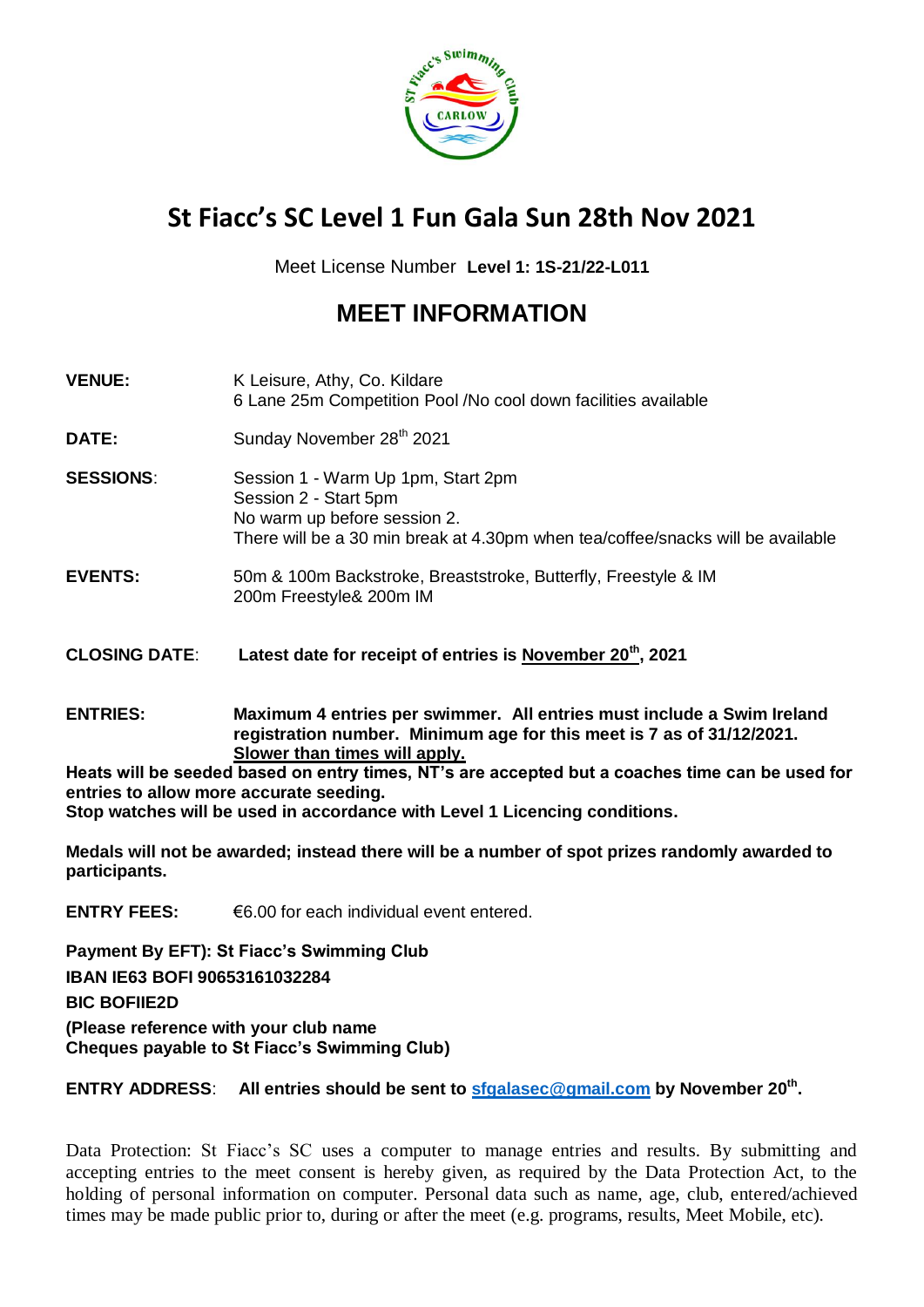## **Sunday November 28th, 2021**

### **Session Schedule**

**Session 1: Warm up 1.00pm Start 2pm**

#### **Clubs will be advised of warmup schedule and Covid-19 protocols in advance**

- 1. Boys 200m Freestyle
- 2. Girls 200m Freestyle
- 3. Boys 50m Freestyle
- 4. Girls 50m Freestyle
- 5. Boys 100m Breaststroke
- 6. Girls 100m Breaststroke
- 7. Boys 50m Butterfly
- 8. Girls 50m Butterfly
- 9. Boys 100IM
- 10.Girls 100IM
- 11.Boys 100m Backstroke
- 12.Girls 100m Backstroke

#### **Session 2: Start 5pm – Estimated finish time 7pm**

- 13.Boys 200IM
- 14.Girls 200IM
- 15.Boys 50m Breaststroke
- 16.Girls 50m Breaststroke
- 17.Boys 100m Freestyle
- 18.Girls 100m Freestyle
- 19.Boys 50m Backstroke
- 20.Girls 50m Backstroke
- 21.Boys 100m Butterfly
- 22.Girls 100m Butterfly